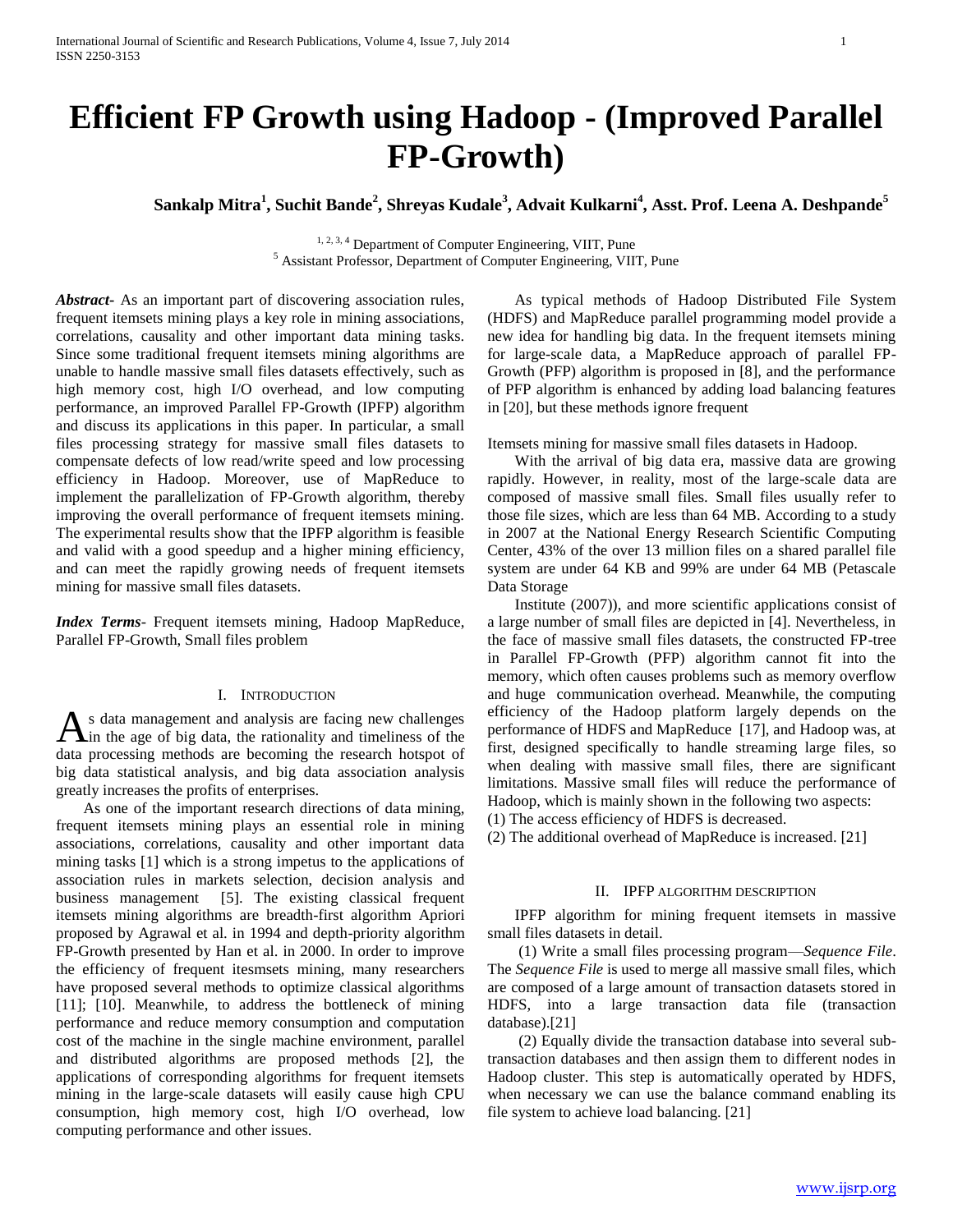(3) Compute *suppor*t count of each item in the transaction database by MapReduce, and then obtain the set of *I\_list* from *support* count in descending order.[17]

 (4) Divide *I\_list* into *M* groups, denoted as *Group\_list*  (abbreviated as *G\_list*), and assign *group\_id* for each group sequentially and each *G\_list* contains a set of items.[3]

 (5) Complete the parallel computing of FP-Growth algorithm by MapReduce. The *Map* function compares the item of each transaction in the sub-transaction databasewith the item in *G\_list*. If they are same, then distribute the corresponding transactionto the machine associated with *G\_list*. Otherwise, compares with the next item in *G\_list*. Eventually, the independent sub-transaction databases corresponded to *G list* will be produced. The *Reduce* function recursively computes the independent sub-transaction databases generated in step , and then constructs the FP-tree. This step is similar to the process of traditional FP-tree generation, but the difference is a size *K* maxheap *HP* which stores frequent pattern of each item.[21]

 (6) Aggregate the local frequent itemsets generated from each node in the cluster by MapReduce, and finally get the global frequent itemsets.

## III. IPFP ALGORITHM IMPLEMENTATION STEPS

 Implement the IPFP algorithm, which is mainly composed of four steps as described in the following.[21]

 **Step 1:** Merge massive small files. *Sequence File* is composed of a series of  $\langle key, value \rangle$ , where the key is the name of small files and the value is the content of small files before merging. *Sequence File* exploits three classes-*WholeFileInputFormat*, *WholeFileRecordReader* and *SmallFilesToSequenceFileConverter*, to merge the massive small files into a large file.

(1) *WholeFileInputFormat* class:

 1) The *isSplitable* ( ) method reloads and returns the value of false, and the purpose is to maintain the input file not to be divided into slices.

 2) The *getRecordReader* ( ) method returns a customized *RecordReader*.

 (2) *WholeFileRecordReader* class: the *FileSplit* is converted into a record, where the *key* of the record is the filename and the *value* is the content of this file.

 (3) S*mallFilesToSequenceFileConverter* class: Massive small files are merged into a sequential file, and this class contains the *Map* ( ) and the *Reduce* ( ). The input format of data is *WholeFileInputFormat*, while the output format is *SequenceFileOutputFormat*.

**Step 2:** Compute *I\_list*. The complexity of time and space is O (TDBsize/P), (*TDBsize*: the size of transaction database, *P*: the number of parallel MapReduce programs).

 **Step 3:** Generate *G\_list* from *I\_list*, and complete parallel computing of FP-Growth algorithm. *Map* ( ) judges which *G\_list*  the item of transactions in the machine belongs to, and then sends this transaction to the corresponding *G\_list* machine. In order to avoid sending duplicate transaction, we delete the duplicate entries in the hash table. Each *Reduce* ( ) handles the independent sub-transaction database associated with *G\_list*, which creates heap *HP* with a size of *K* for each item in *G\_list*.

 **Step 4:** Aggregate local frequent itemsets generated in the previous step from each node, and then we get global frequent itemsets.

## IV. EXPERIMENTS AND RESULTS

 In this section, we show the study resultsform different sources that the feasibility, speedup, validity and efficiency of IPFP algorithm by two experiments. The experimental Hadoop cluster is composed of one Master machine and four Slave machines with Intel Pentium® Dual-Core E5700 3.00GHz CPU and 2.00GB RAM.

 All the experiments are performed on Ubuntu 12.04 OS with Hadoop 0.20.2, Jdk 1.6.0 and Eclipse 3.7.1. The real data from the Frequent Itemset Mining Dataset Repository are used as the experimental data, which are processed into three groups of different sizes datasets. The feasibility, validity, speedup and efficiency are used to evaluate the overall performance of IPFP algorithm and compare it with the PFP algorithm in the same environment.[21]

#### V. APPLICATIONS

 In this section, we apply the IPFP algorithm to a car database which consist different attributes of car such as, car model number, mileage, etc. The IPFP algorithm is used to analyze the difference between the time taken to run an regular fp growth to IPFP algorithm.

 The IPFP algorithm shows better processing performance and a higher mining efficiency than PFP algorithm.

### VI. CONCLUSIONS

 In this paper, it is described that the small files processing strategy, the IPFP algorithm can reduce memory cost greatly and improve the efficiency of data access, thus avoids memory overflow and reduces I/O overhead. Meanwhile, the IPFP algorithm is migrated to the MapReduce environment, which can complete frequent itemsets mining efficiently and thus enhance the overall performance of FP-Growth algorithm. The experimental results show that IPFP algorithm can make a breakthrough where PFP algorithm has its defects in handling massive small files datasets, and has a good speedup and a higher mining efficiency.

#### **REFERENCES**

- [1] Agrawal, R. and Shafer, J. C. (1996) "Parallel mining of association rules," IEEE Transactions on Knowledge and Data Engineering, 8(6), 962-969.
- [2] Agrawal, R. and Srikant, R. (1994) "Fast algorithms for mining association rules," In: Proceedings of the 1994 international conference on very large data bases (VLDB' 94), Santiago, Chile, 487-499.
- [3] Brin, S., Motwani, R. and Silverstein, C. (1997) "Beyond market basket: generalizing association rules to correlations," In: Proceeding of the 1997 ACM SIGMOD international conference on management of data (SIGMOD'97), Tucson, AZ, 265-276.
- [4] Carns, P., Lang, S., Ross, R., Vilayannur, M., Kunkel, J. and Ludwig, T. (2009) "Small File access in parallel file systems," In: Proceeding of the 2009 IEEE international symposium on parallel and distributed processing, Rome, Italy, 1-11.